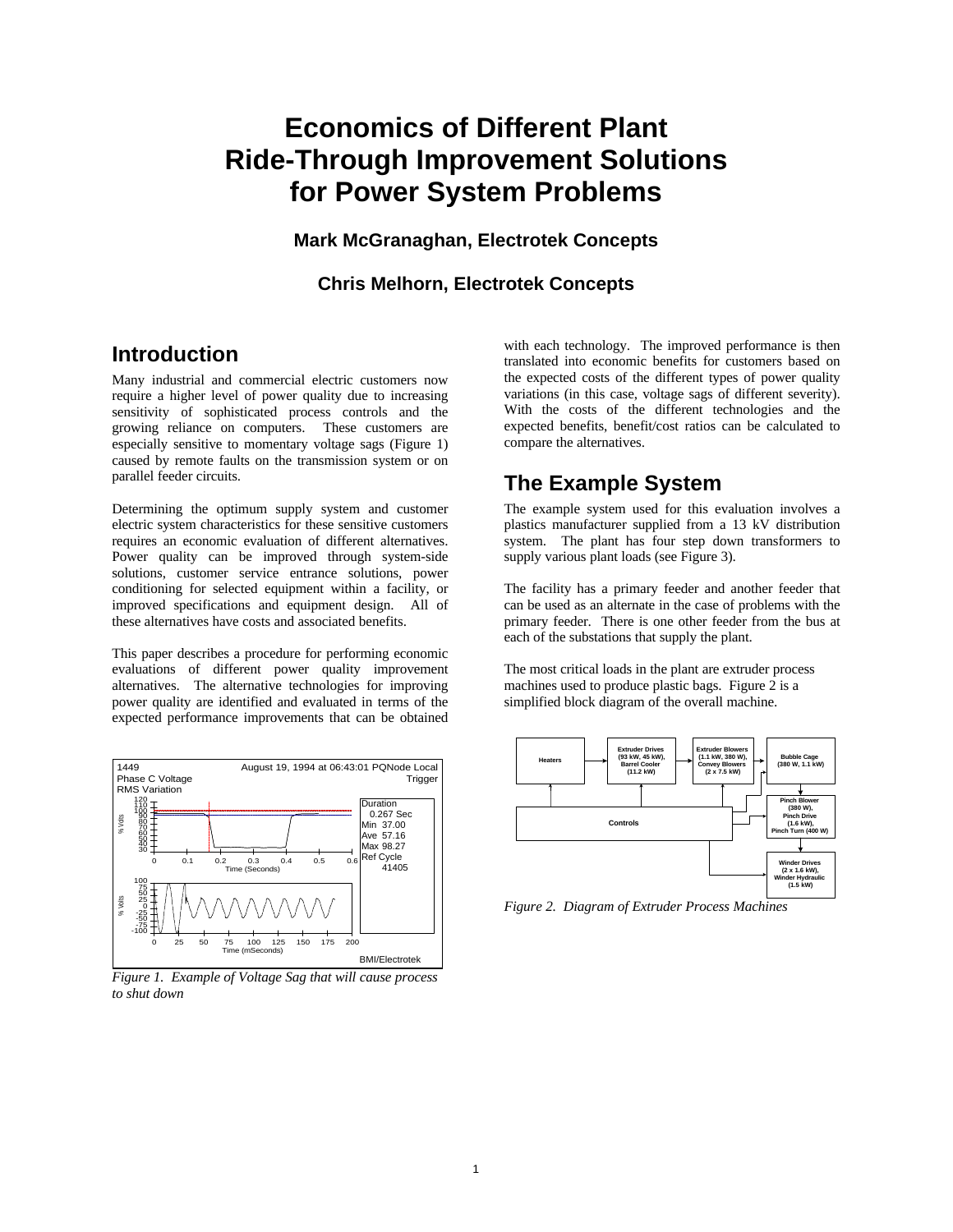

*Figure 3. Simplified One Line Diagram of Example System*

### **Characterizing System Performance**

The first step in the evaluation is to characterize the performance of the system. The most important disturbances affecting the facility are voltage sags and momentary interruptions which occur when there is a fault on the supplying power system. The voltage sags can be caused by faults on the distribution system or the transmission system.

The expected system performance is characterized through monitoring efforts and calculations that can be made by the supplying utility using historical fault performance information. Figure 4 is an example of the expected performance broken down by severity of the sags and the cause of the voltage sag (transmission or distribution). This expected performance is in line with national average statistics determined by EPRI over a two year monitoring period with approximately 300 sites across the country. Note that in this case the less severe sags are dominated by faults on the transmission system but all actual interruptions to the plant are caused by distribution faults.

### **Characterizing Equipment Sensitivity**

The voltage sags are not a concern unless they cause equipment to misoperate. This depends on the equipment sensitivity to disturbances (ride through characteristics). The dc drives, ac drives, and controls that make up these machines can be particularly sensitive to voltage sags. The sensitivity can be determined by logging impacts to the machines and correlating them with monitored voltage sag characteristics. Both the magnitude and duration can be important, as indicated by this plot of events that caused extruders to trip at another plastics plant.

If voltage sags where the voltage goes below 80% cause equipment to misoperate, the example facility would experience 20 events per year that cause problems according to the performance estimates in Figure 4.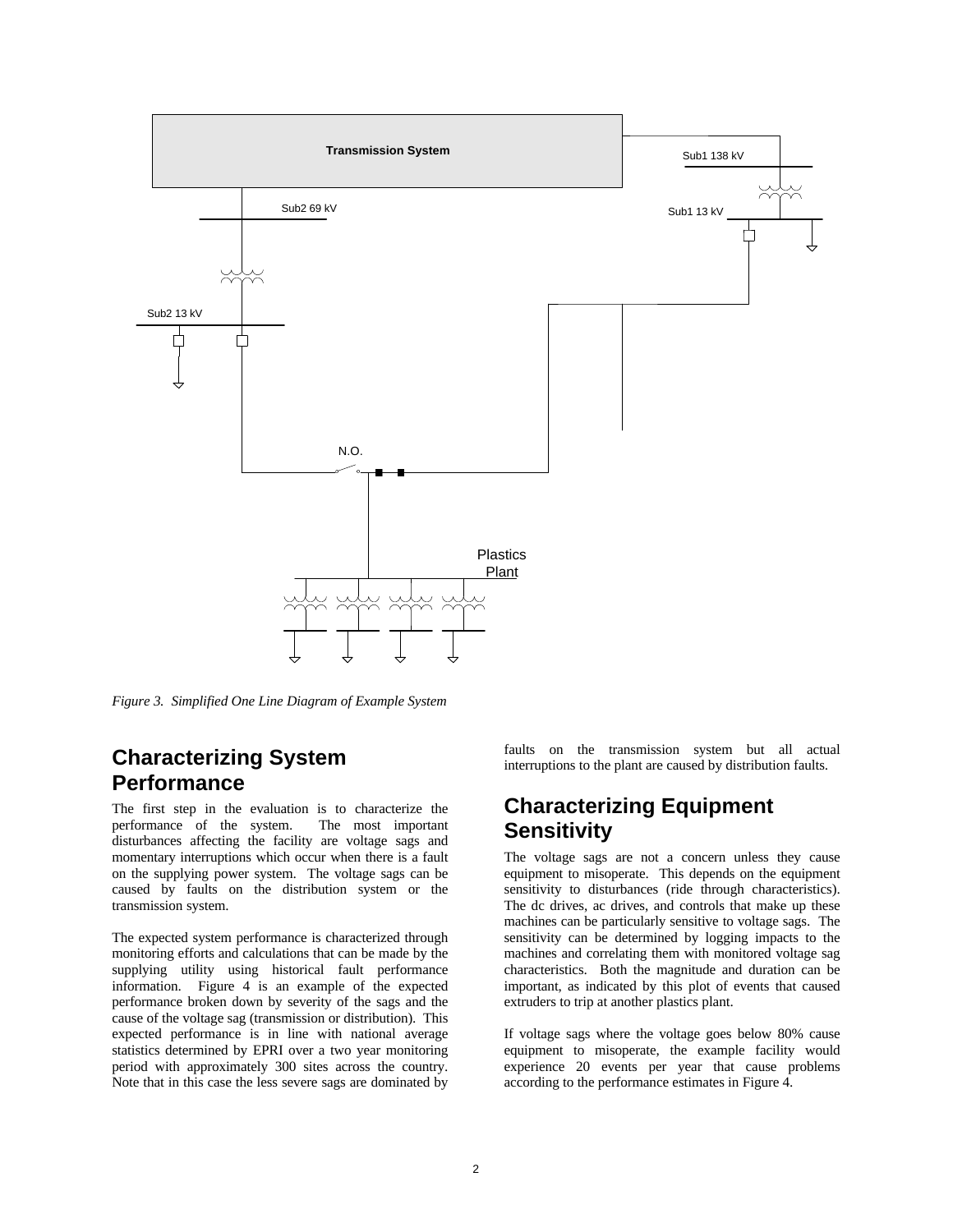**Expected Voltage Sag Performance**



*Figure 4. Expected Voltage Sag Performance.*



*Figure 5. Example of Extruder Sensitivity to Voltage Sags.*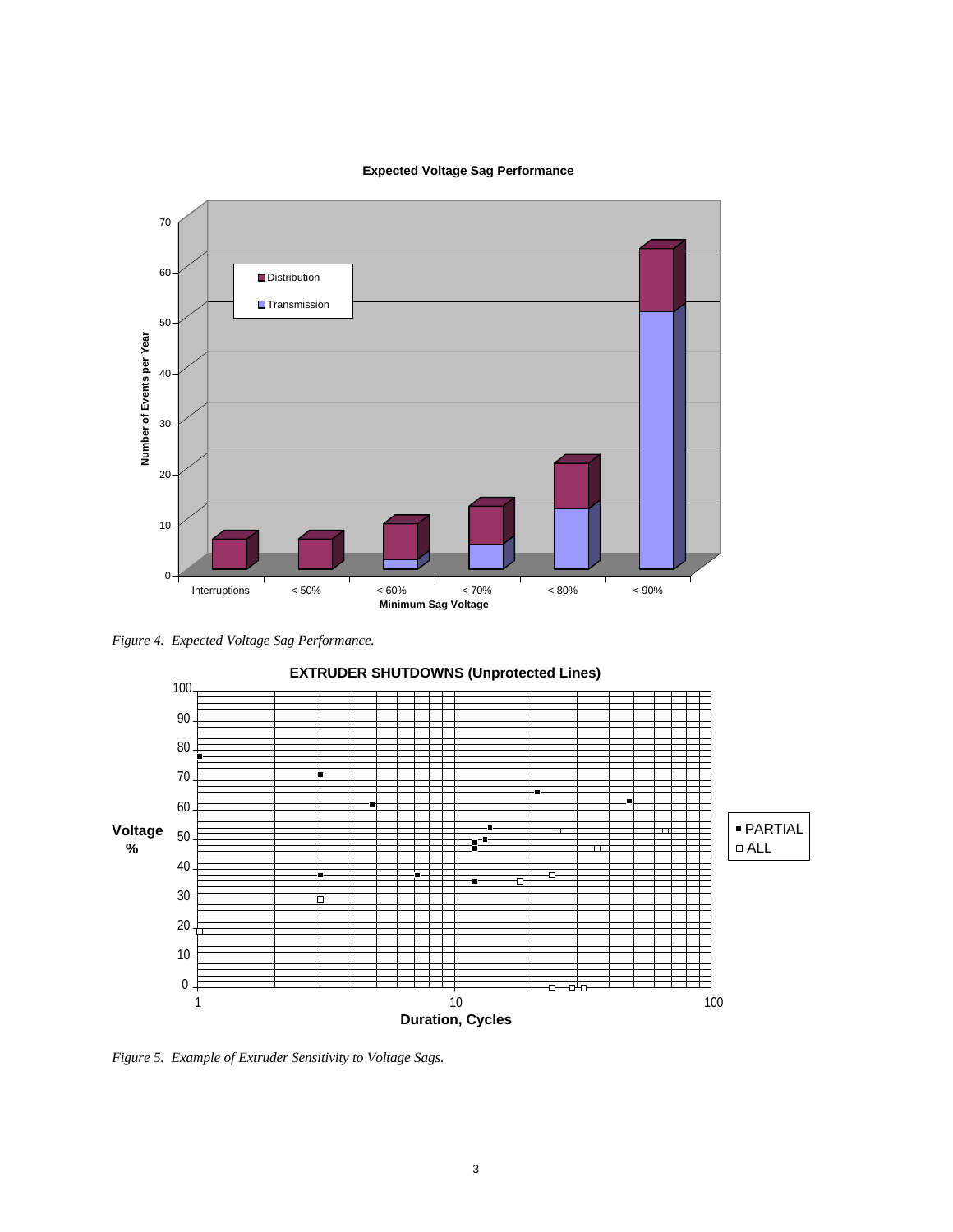### **Power Quality Improvement Technologies**

A variety of different options for power quality improvement can be considered, ranging from power conditioning at sensitive loads to energy storage technologies on the distribution system. The most important categories for the power quality improvement options are discussed briefly here.

#### End Use Equipment Power Conditioning

It is almost always best to evaluate the potential to improve the performance of the end use equipment itself first. This can be accomplished through the specification stage if ride through characteristics are considered before the equipment is purchased. After installation, various retrofit alternatives can also be available. These may include protection of controls, PLCs, and starters with constant voltage transformers or other small ride through technologies. Sometimes, the modifications to the controls or relay settings are possible, such as adding a delay to prevent tripping for very short voltage sags (e.g. less than a half second).

This option involves understanding the design and installation of each machine and its controls. There may be some significant engineering effort involved to identify specific loads for protection, size the protection, and coordinate with the overall process. However, this effort is usually very worthwhile and economically justified.

#### Technologies for Service Entrance **Application**

For plants that have critical loads making up a large portion of the total plant load or when it is possible to segregate the loads in the plant so that all the critical loads can be supplied from a common service, service entrance protection may be appropriate. This takes advantage of the economies of scale associated with protection of larger loads. The most obvious choice for protection at the service entrance is still UPS systems. They can be obtained with individual unit sizes up to 1000 kVA and they can be paralleled to obtain much larger installations.

Although conventional UPS systems (static or rotary) are applicable for protecting large loads at the service entrance, many other options are available. They may have significant advantages in terms of lower operating costs, improved efficiency, and reduced maintenance. Usually these alternative technologies involve some type of energy storage technology configured as a standby power supply. A static switch is used to switch over to the backup supply in the event of a disturbance. Figure 6 is a general block diagram for a wide range of these technologies.

In this case, the economic evaluation involves a 2 MW energy storage system that can provide ride through support for 10 seconds. This is not enough to protect the entire

plant but it is sufficient to protect the extruder machines themselves.



*Figure 6. General configuration for standby energy storage technologies.*

### Technologies for Supply System Application

A number of different supply-side options are available for improving the voltage sag and interruption performance at customer facilities over a portion of the distribution system.

The first and most obvious solution is to eliminate faults on the power system. Of course, it's not feasible to completely eliminate faults. Measures that help include improving tower grounding, applying arresters, using animal guards, tree trimming, and preventive maintenance practices.

When system maintenance and protection practices have been improved as much as possible and additional performance improvement is needed, there are a few new technologies that can be employed. These include the distribution voltage restorer (DVR) which can be series connected to compensate for voltage sags and distribution static switches to instantaneously switch to a backup feeder in the event of a disturbance.

For this example, a static switch is evaluated because there is an alternate feeder available that can be used for the backup.

# **Economic Analysis of Alternatives**

#### Weighting Factors for Different Power Quality Variations

The actual dollar impacts of the different types of disturbances are often not known or may be confidential for a customer operation. However, it is clear that power interruptions are generally more severe than momentary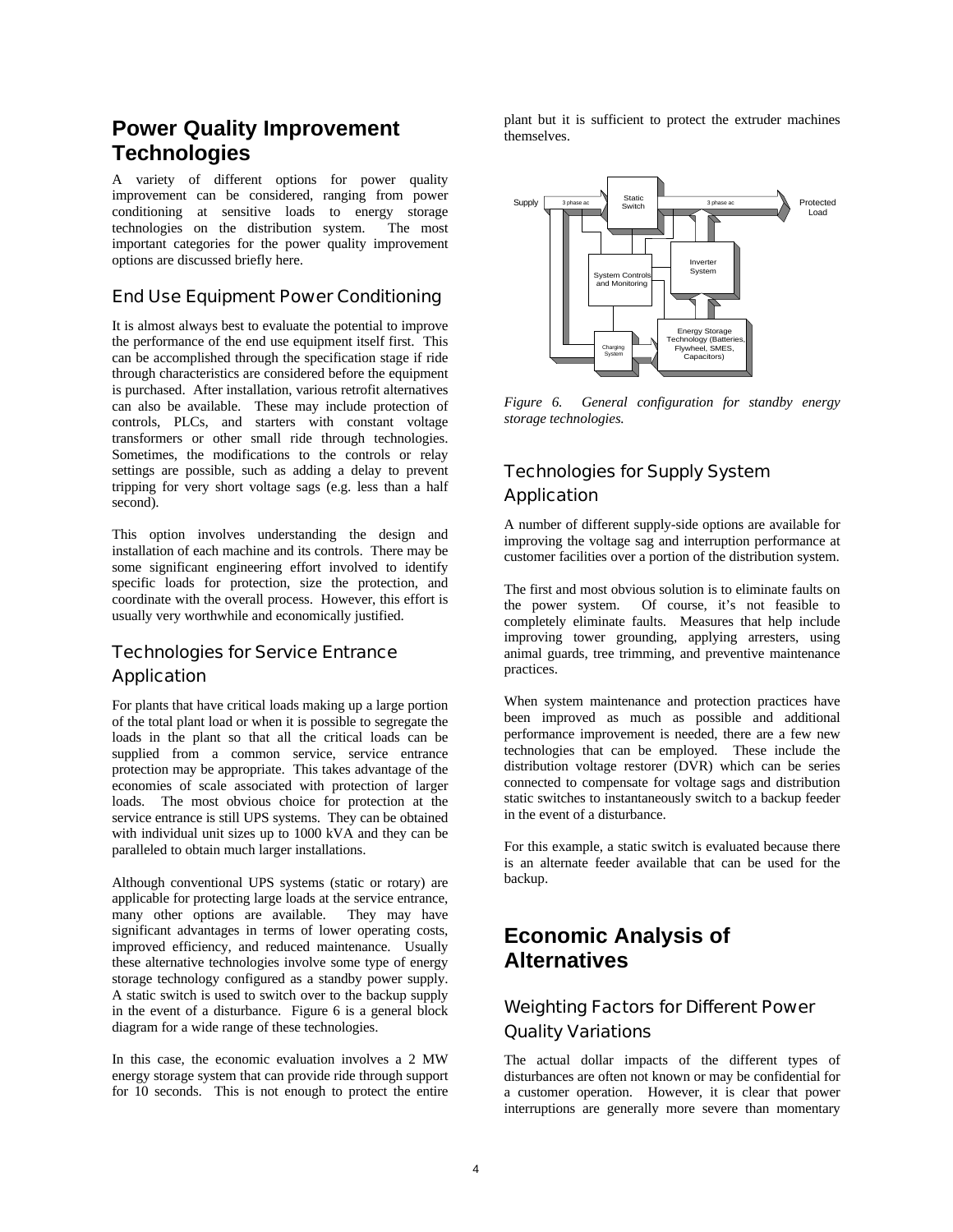voltage sags. It is often possible for a customer to estimate the economic impacts for a power interruption because all unprotected equipment will trip and the impact to the process can be determined. Different costs will be associated with less severe voltage sags because not all unprotected equipment will trip (some equipment can ride through the voltage sags) and not all processes will be interrupted. The procedure developed here uses the concept of weighting factors for different power quality variations.

The weighting factors are developed using the cost of a momentary interruption as the base. Usually, a momentary interruption will cause a disruption to any load or process that is not specifically protected with some type of energy storage technology. These base costs associated with a momentary interruption will be designated as *C<sup>i</sup> .* Voltage sags and other power quality variations will always have an impact that is some portion of this total shutdown. The weighting factors used for the example case are given inTable 1 and they are used to calculate an equivalent number of momentary interruptions (from an economic point of view) for the facility. In this case, the facility experiences the economic impact equivalent to 15.2 momentary interruptions per year. If one interruption event costs the plant \$20,000, then the annual impact of these disturbances is approximately \$300,000.

#### Evaluating the Performance

#### Improvement for Each Technology

Each individual technology needs to be evaluated in terms of the performance improvement that can be achieved with the technology. For instance, a primary static switch will provide support for all events that are caused by distribution faults but will not help with the voltage sags

caused by transmission faults. Technologies like ride through support for controls on individual machines will not help the whole machine ride through actual interruptions

| <b>Category of Event</b>   | <b>Weighting for</b><br><b>Economic Analysis</b> | <b>Expected Number</b><br>per Year | <b>Equivalent</b><br><b>Interruptions per</b><br>Year |  |
|----------------------------|--------------------------------------------------|------------------------------------|-------------------------------------------------------|--|
| Interruption               | 100%                                             | 6                                  | 6.0                                                   |  |
| Sag below<br>50%           | 100%                                             | $\Omega$                           | 0.0                                                   |  |
| Sag between<br>50% and 70% | 50%                                              | 6.5                                | 3.3                                                   |  |
| Sag between<br>70% and 80% | 20%                                              | 8.5                                | 1.7                                                   |  |
| Sag between<br>80% and 90% | 10%                                              | 42.5                               | 4.3                                                   |  |
| TOTAL                      |                                                  | 63.5                               | 15.2                                                  |  |

*Table 1. Assumed weighting values for voltage sags of different severities and application of the weighting factors to the expected system performance.*

Table 2 compares four different ride-through improvement technologies in terms of the expected performance improvement for the overall process in the plant. The economics of these different alternatives are then compared in Figure 7 assuming a cost of \$20,000 for a momentary interruption. Note that the most benefit per dollar spent is achieved by improving the performance of individual machines by protecting controls. However, the primary static switch is also potentially an economically attractive solution in this case and combining the static switch with protection of machine controls is very attractive.

*Table 2. Performance Improvement Estimates for Different Technology Alternatives*

| <b>Type of Condition</b><br><b>Affecting Customer</b> | Weighting | Base<br>Performance<br>(events/year) | <b>Reduction with</b><br><b>Controls Protection</b> | <b>Reduction with</b><br><b>Service Entrance</b><br><b>Energy Storage</b> | <b>Reduction with</b><br><b>Primary Static</b><br>Switch | <b>Reduction with</b><br><b>Static Switch and</b><br><b>Controls Protection</b> |
|-------------------------------------------------------|-----------|--------------------------------------|-----------------------------------------------------|---------------------------------------------------------------------------|----------------------------------------------------------|---------------------------------------------------------------------------------|
| Interruptions                                         |           | 6.0                                  | 0%                                                  | 60%                                                                       | 100%                                                     | 100%                                                                            |
| Sags below 50%                                        |           | 0.0                                  | 0%                                                  | 90%                                                                       | 90%                                                      | 90%                                                                             |
| Sags 50-70%                                           | 0.5       | 6.5                                  | 50%                                                 | 90%                                                                       | 50%                                                      | 70%                                                                             |
| Sags 70-80%                                           | 0.2       | 8.5                                  | 80%                                                 | 95%                                                                       | 30%                                                      | 90%                                                                             |
| Sags 80-90%                                           | 0.1       | 42.5                                 | 90%                                                 | 95%                                                                       | 10%                                                      | 92%                                                                             |
| ITOTAL EVENTS AFFECTING PLANT                         |           | 63.5                                 | 15.2                                                | 5.6                                                                       | 47.45                                                    | 6.2                                                                             |
| Total Events Weighted for Severity                    |           | 15.2                                 | 8.4                                                 | 3.0                                                                       | 6.6                                                      | 1.5                                                                             |

.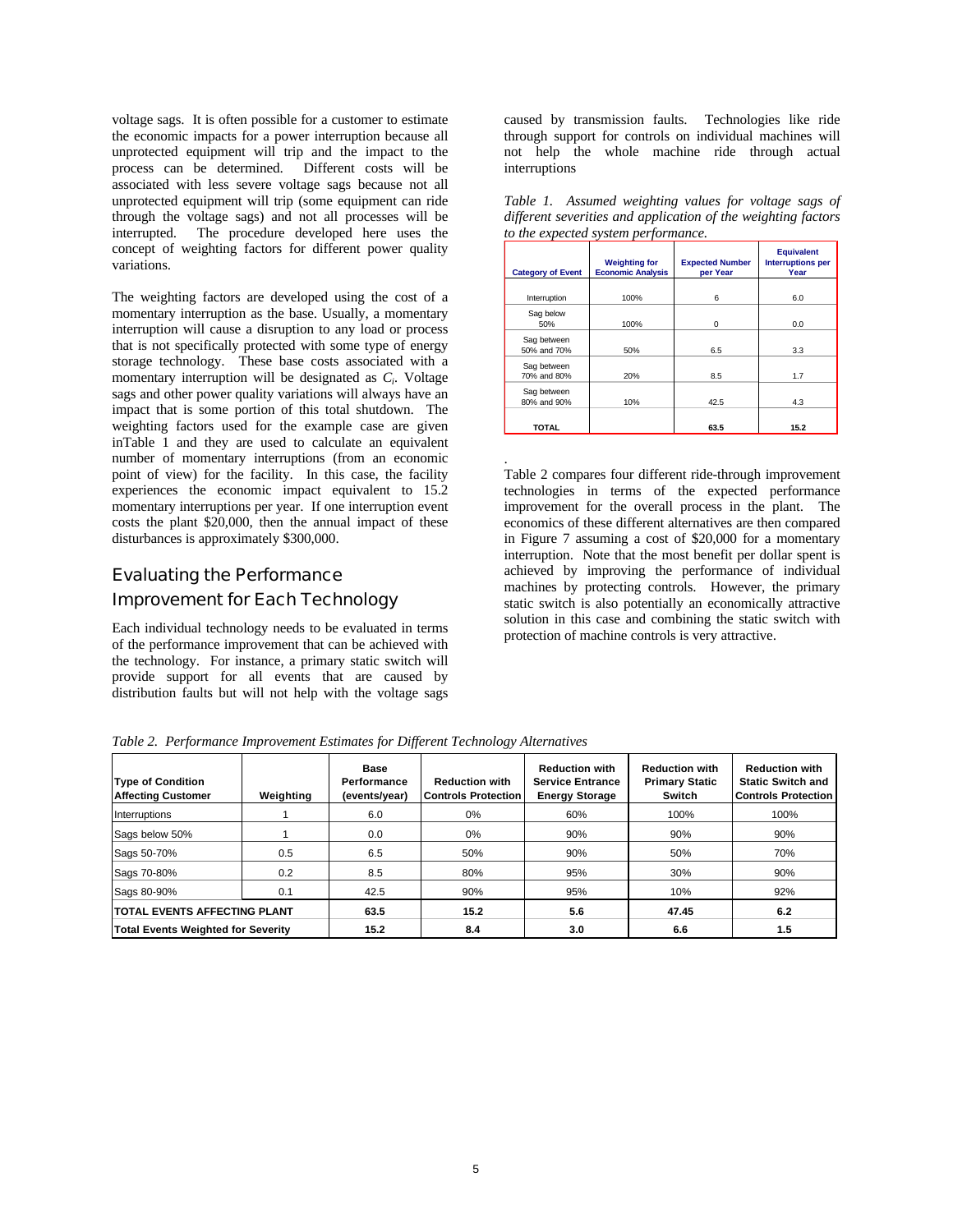

*Figure 7. Economic Comparison of Ride Through Improvement Alternatives (chart shows the total annual costs of the power disturbances plus the annual costs of the solution – lower total bar heights are better).*

#### **Summary**

The economic evaluation procedure described provides a systematic method for evaluating a range of alternatives that could be used to improve the reliability of plant operations during power system disturbances. The technologies can be applied at the end use equipment, at the customer service entrance, or on the utility supply system.

The procedure is based on characterizing the expected number of power quality variations in a number of different categories. The impacts of variations in each category are characterized by a weighting factor that expresses the economic costs associated with the variation in per unit of the costs associated with an interruption. The total impacts to a customer are determined by summing the costs associated with the events in each category (number of expected events times the weighting factor).

The different technologies are then evaluated by estimating the improved performance that can be expected after the technology has been applied. The cost savings are calculated for each technology along with the costs of applying the technology. The economics are compared in terms of the annual cost associated with the power quality variations and the costs of the power conditioning technology use to improve the performance.

#### **Authors**



**Mark McGranaghan** manages the Power Systems Engineering Group at Electrotek Concepts (www.electrotek.com) in Knoxville, TN. They provide<br>consulting services, seminars. consulting software, and research and development projects for the electric power industry, especially in the areas of distribution system planning and operations and power

quality. Mark has been studying power system problems and solutions for 20 years. He has been involved in developing advanced monitoring equipment and the most advanced software for analyzing and managing power quality available in the industry. He has recently been involved in defining the indices that can be used to characterize system power quality performance. Along with Roger Dugan and others at Electrotek, Mark is a coauthor of the book Electrical Power Systems Quality. He has authored numerous technical publications and magazine articles over the years. He has been active in IEEE and is currently the Chairman of IEEE 519Am a Task Force developing a "Guide for Applying Harmonic Limits on the Power System."